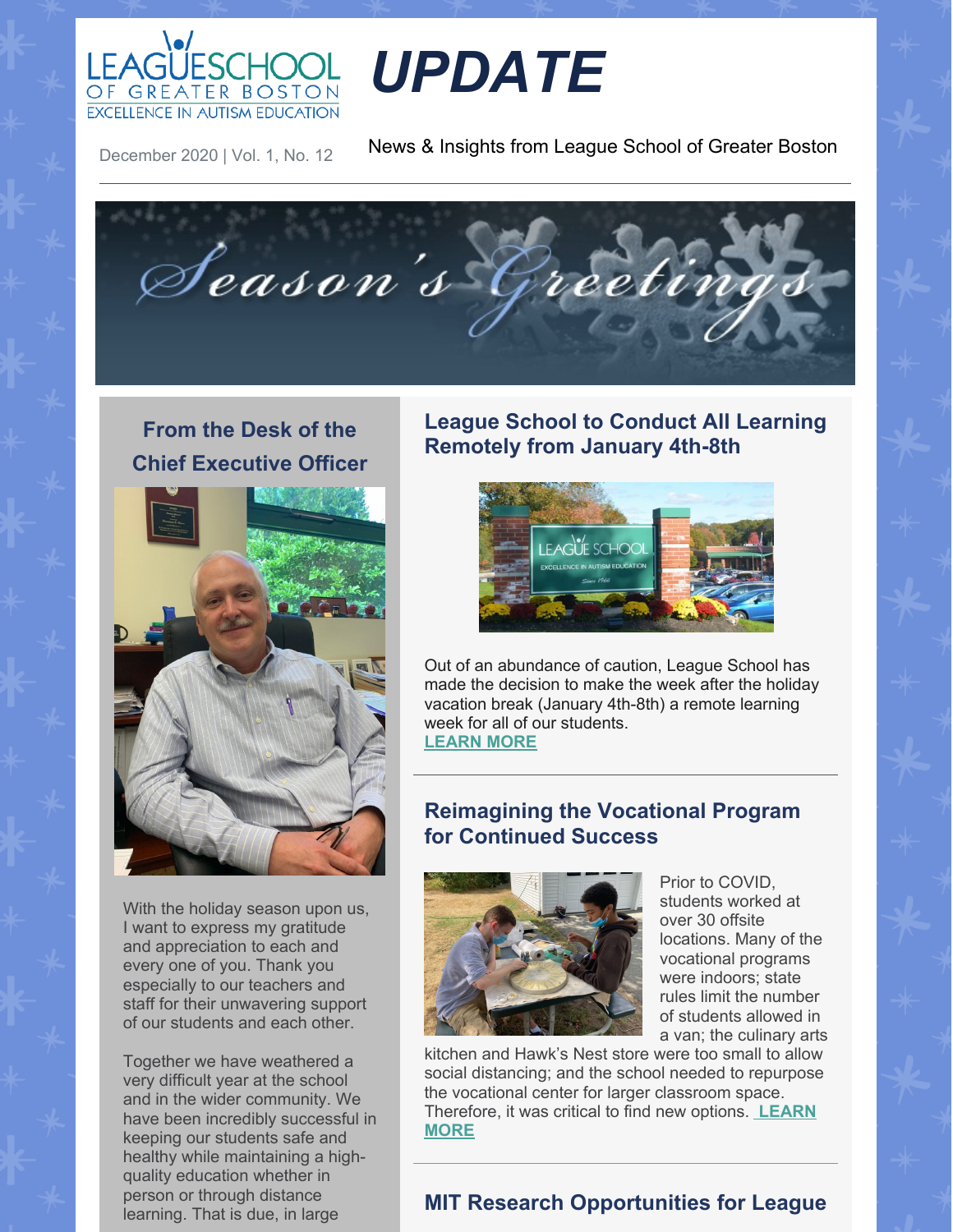part, to the commitment and dedication of our entire team.

While it looks like there may be a light at the end of the tunnel in the next few months, we will remain vigilant and continue to follow the strict safety protocols and procedures that have guided our community since April.

**[LEARN](https://leagueschool.org/from-the-desk-of-the-chief-executive-officer/) MORE**

#### **School Students and Their Families**



Families of League School students interested in participating in autism-related research have a new potential opportunity through the Massachusetts Institute of Technology's Department of Brain and Cognitive Sciences and Media Lab. This research seeks to improve understanding of autism and enhance daily life for people with autism and their families. **[LEARN](https://leagueschool.org/mit-research-opportunities-for-league-school-students-and-their-families/) MORE**

### **Consider Making a Gift to League School before December 30th**



The past few months have been challenging for us all. Yet as we continue to deal with these adversities, our amazing teachers and staff continue to redefine "Excellence in Autism Education".

It was with your past support, we were able to ensure our teachers and staff had the resources to help our students and families get through these difficult times.

Please consider making a donation to League School

before December 31st. Your gift, at any level, will enable us to continue providing learning opportunities for students to achieve their educational goals and ultimately reach their fullest potential in all aspects of life.

Thank you in advance for your support. Best wishes for a Happy and Healthy Holiday Season!

**[DONATE](https://leagueschool.org/support-league/make-a-donation/) TO LEAGUE SCHOOL**

# **What Else is Happening at League School?**



On November 14th and 15th, more than 50 teachers, staff, friends and families participated in the inaugural #LEAGUESTRONG Bikeathon. A virtual event that helped raise over \$11,000 for our Outdoor Learning Area project. **[LEARN](https://leagueschool.org/inaugural-bikeathon-raised-11000-for-outdoor-learning-space-project/) MORE**



Still looking for that perfect gift for someone? Check out League's Holiday Marketplace, filled with incredible gifts made by League School Students. **[LEARN](https://leagueschool.org/visit-our-holiday-market-place-for-wonderful-gifts-made-by-league-students/) MORE**



League is holding a variety of virtual programs to improve collaboration with parents while it's not possible to meet in person.

We encourage parents to take advantage of these opportunities.

**[LEARN](https://leagueschool.org/take-advantage-of-league-schools-virtual-workshops/) MORE**